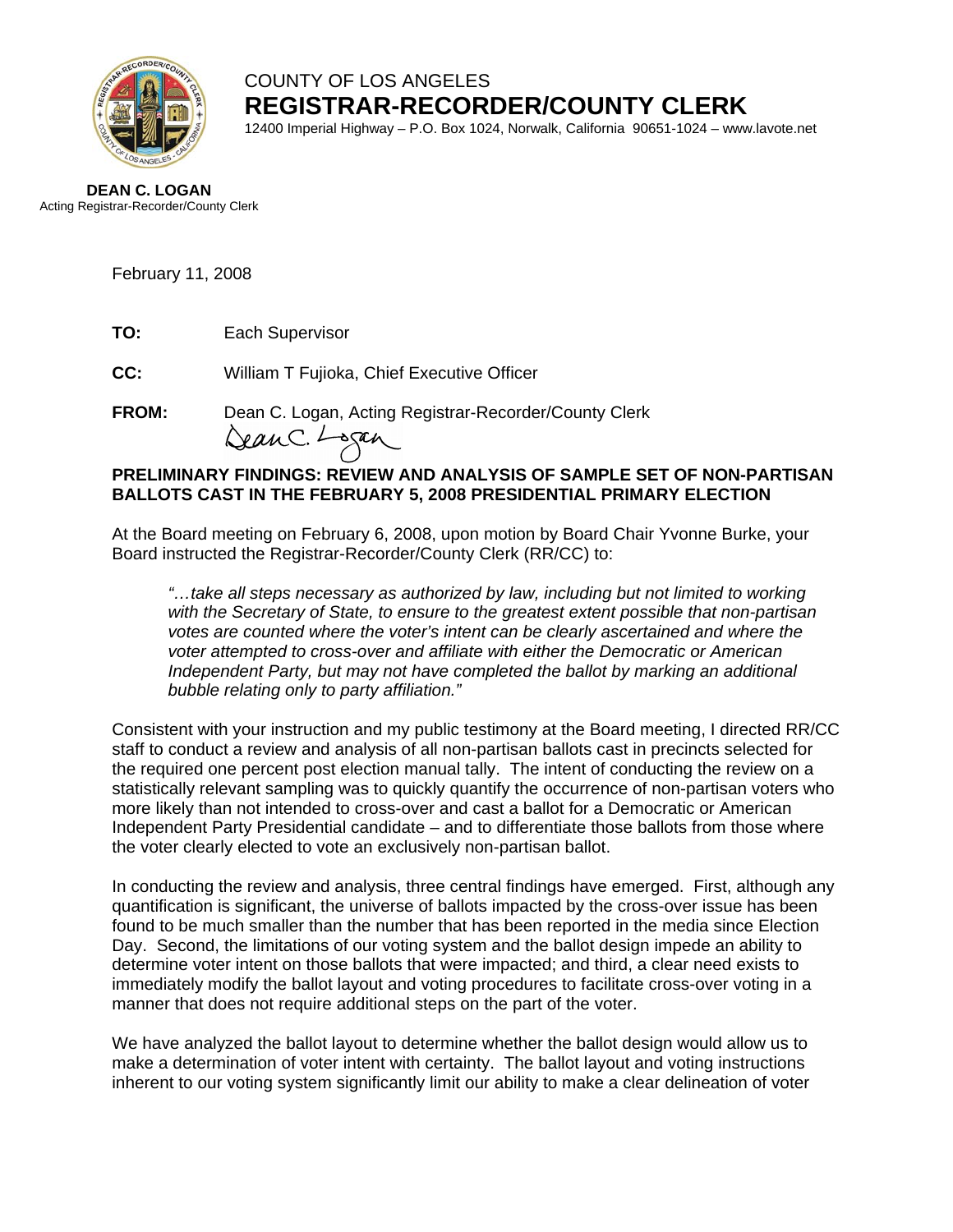intent with certainty on those non-partisan ballots where a cross-over party selection was not made by the voter.

In addition to conducting the ballot review and analysis, I continue to consult with the Secretary of State's office and with County Counsel to assess the legal parameters and feasibility of properly determining voter intent and its applicability to the cross-over voting issues that occurred in last week's election.

The following is a synopsis of the preliminary analysis and findings based on a review of nonpartisan ballots cast at the polls and through the mail. The full statistical analysis is contained in Exhibit 1.

## **Background**

The manner in which cross-over voting was presented to Los Angeles County voters in last week's Presidential Primary Election is consistent with the procedures and layout used in the last three statewide primary elections (2002, 2004 and 2006). The voter instructions provided in the sample ballot booklets, which were mailed to all voters in the County highlighted the steps to be taken by Decline to State voters when voting a cross-over ballot. Likewise, poll worker training materials and the actual vote recorder page instructions were consistent with past practice.

With respect to the question of why this particular procedure has been in place for primary elections, one must understand two important points concerning the rules of modified closed primaries and the limitations of the County's InkaVote voting system.

- 1. In California, political parties that allow Decline to State voters to cross-over are permitted to restrict the voters' ability to cast votes for the parties' Central Committee Contests. This modified procedure requires the jurisdiction/county to be able to restrict non-partisan cross-over voters from casting a vote in such contests.
- 2. Los Angeles County's InkaVote Plus voting system has limitations on the number of unique ballot positions available for contests. This limitation has been managed in primary elections, where a large number of party specific contests and candidates appear on the ballot, by overlapping positions. These system specific limitations were a significant factor in the design of current cross-over procedures.

It is also important to note that modifications to Los Angeles County's voting system (MTS ver. 1.3.1) necessary in order to administer California's modified closed primary were reviewed and administratively approved by Secretary of State Kevin Shelley in February 2004. While approval of the methodology for presenting cross-over voting was not explicit in the administrative approval, the testing of the County's voting system associated with that approval did include an understanding and a test of the logic used for the party selection response position associated with cross-over voting.

In recognition of the potential confusion for voters and poll workers alike, the RR/CC was proactive in focusing early voter education and poll worker training content on cross-over voting instructions.

These efforts included: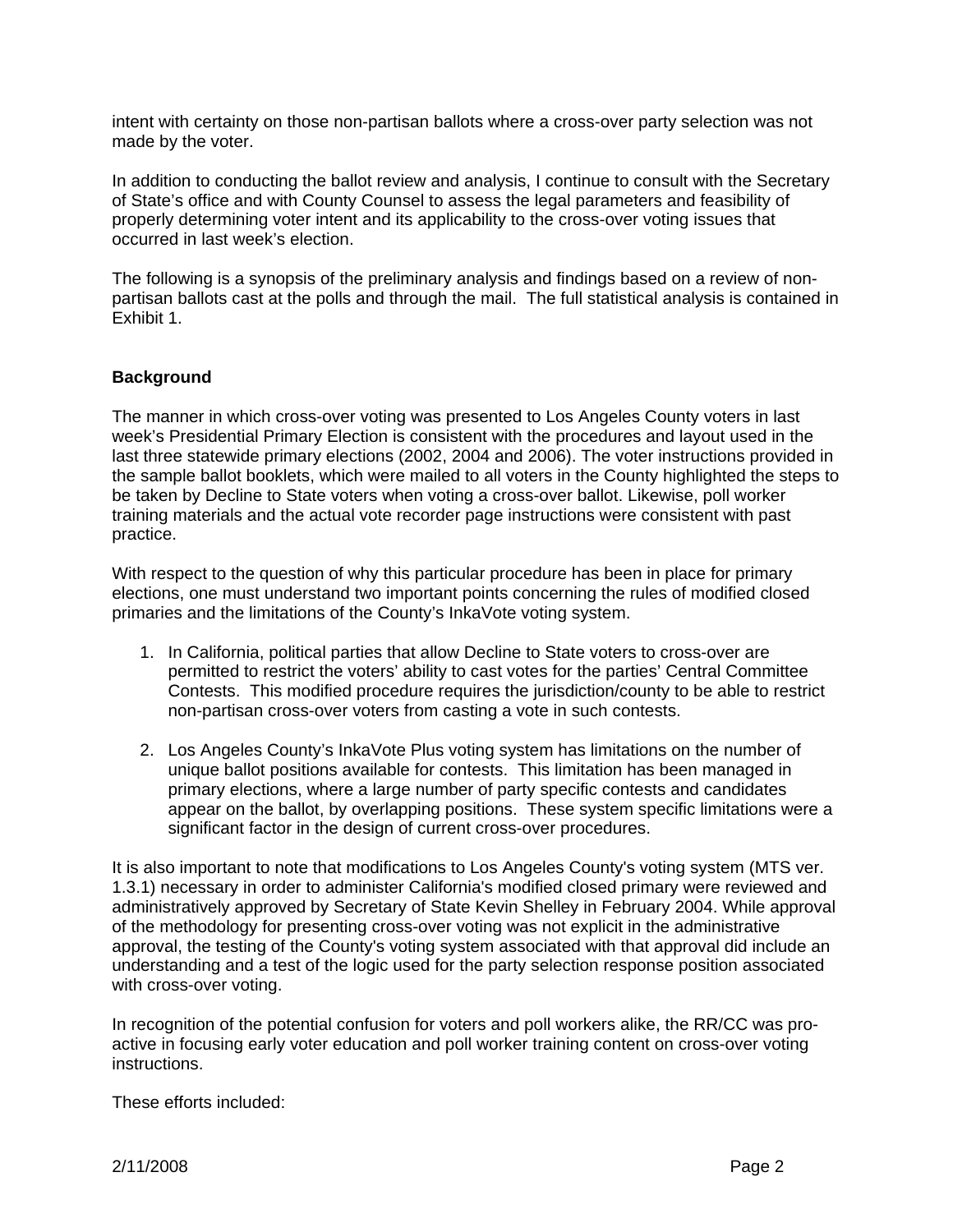- Full page "Special Instructions for non-partisan voters" in the non-partisan sample ballot booklets that were mailed to all Decline to State Voters in the County;
- PDF instructions for cross-over voting on the RR/CC website;
- Multiple references to cross-over voting instructions in poll worker training materials and instructional videos (also available on the RR/CC website);
- Cross-over voting emphasis in training materials for Precinct Coordinators who visited polling locations on Election Day and who serve as the first line of contact for our 28,000 poll workers;
- Highlighted cross-over voting instructions in vote by mail ballot materials -- including instructions on how to request a replacement cross-over party ballot;
- Instruction on the inside roster cover at each polling location;
- Precinct Inspector Alerts that highlighted and focused on this issue sent by Federal Express mail to each Precinct Inspector the weekend preceding the election, as part of a final mailing that included the supplemental roster pages.

Additionally, these instructions were highlighted in our media outreach efforts including a media release on cross-over voting the week prior to the election.

In addition to the above and in response to the requests and suggestions offered by attorneys representing the Courage Campaign, who first communicated any concern to the RR/CC the day before the election, the RR/CC took the following additional steps to further educate Decline to State voters on their options:

- An additional media release was issued Monday, February 4, 2008 focused on the cross-over voting instructions with specific reference to the party selection response position;
- An audio PSA in English and Spanish was distributed to all broadcast media outlets (radio and television) emphasizing cross-over voting instructions with a request to play the 30-second clip during polling hours on Election Day;
- Audio PSA files were posted on the RR/CC website and cross-over voting instructions were more prominently placed on the website;
- Further distribution of cross-over voting instructions to all precincts and polling locations by Precinct Coordinators; and

References to cross-over voting instructions were included in all Election Day media interviews.

## **Overview Summary**

The statistical sample is based on a review of non-partisan ballots cast from 48 voting precincts. This sample constitutes a one percent sampling of all non-partisan ballots cast and included in the semi-official election results released early Wednesday morning, February 6, 2008.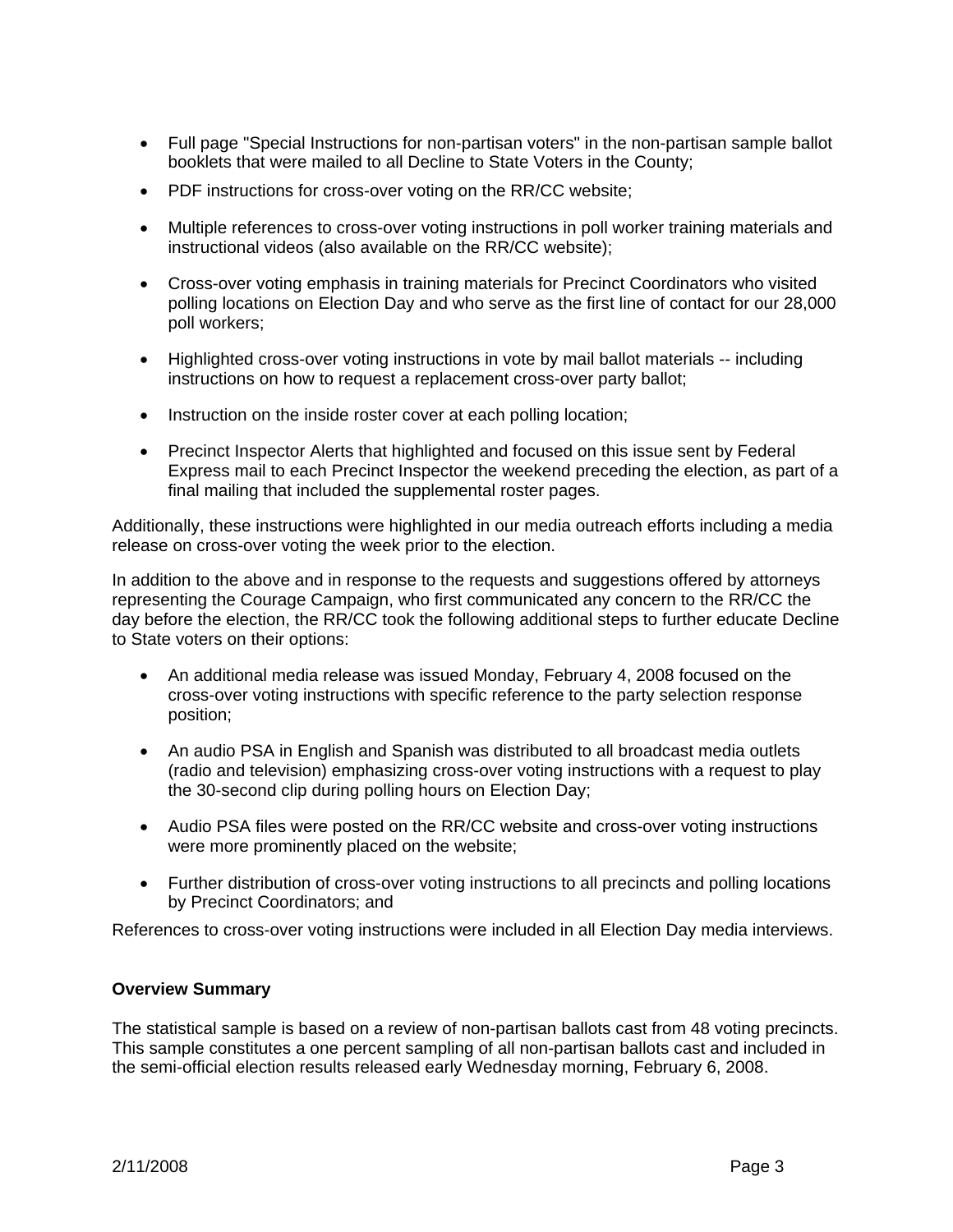In total, 1,820,758 ballots were reflected in the semi-official election results released Wednesday morning, February 6, 2008; 189,438 (10.4%) were non-partisan ballots. Our vote tallying system reported that 94,530 (49.9%) of these ballots included a vote in a party selection position (indicating a cross-over to either the Democratic Party or the American Independent Party) and a corresponding vote in a party Presidential candidate position.

Those non-partisan ballots that did not include a vote in the cross-over party selection may possibly fall into one of two categories:

- 1. Ballots successfully marked as instructed:
	- The voter did not wish to cross-over and therefore did not mark the party selection position nor a party Presidential candidate position;
- 2. Ballots marked with a vote for a Presidential candidate and without a cross-over party selection:
	- The voter intended to cross-over by marking a Presidential candidate response position without making a corresponding party selection;
	- The non-partisan voter, while indicating to the pollworker an intention not to crossover, voted for another party's candidate selection, whether mistakenly or intentionally, in the common ballot response positions shared by each of the political parties Presidential candidates.

It is important to note that all votes cast for statewide ballot measures and applicable local measures and contests were counted regardless of whether the voter marked the cross-over position or not. However votes for party Presidential candidates were not counted if a corresponding party selection position was not marked on the ballot. A physical and detailed inspection of ballots was conducted in order to quantify these categories of ballots.

Based on a physical examination of ballots summarized in Exhibit 1, we project that 24% of the non-partisan ballots cast were true non-partisan ballots with no cross-over party selection or Presidential candidate response position marked. Applying the same statistical model, we project 26% of the non-partisan ballots cast did include a mark in the range of response positions for Presidential candidates, but without a cross-over party selection. Based on the semi-official election results, this equates to approximately 49,500 ballots. Because the response positions were commonly assigned to candidates for all parties, it is impossible to determine with certainty for which candidate the voter intended to vote.

## **Applying Sample to All Non-Partisan Ballots Cast**

Based on our findings, we estimate that more than 70%, or approximately 140,000 non-partisan voters who intended to cross-over to cast votes in the Democratic or American Independent Party primaries or who chose not to cross-over and to vote a strictly non-partisan ballot did so successfully.

On average, 26% of non-partisan ballots, or approximately 49,500 ballots, appear to have been cast incorrectly. These ballots contained marks within the range of response positions for Presidential candidates, but did not contain a mark for the party selection. It is also noteworthy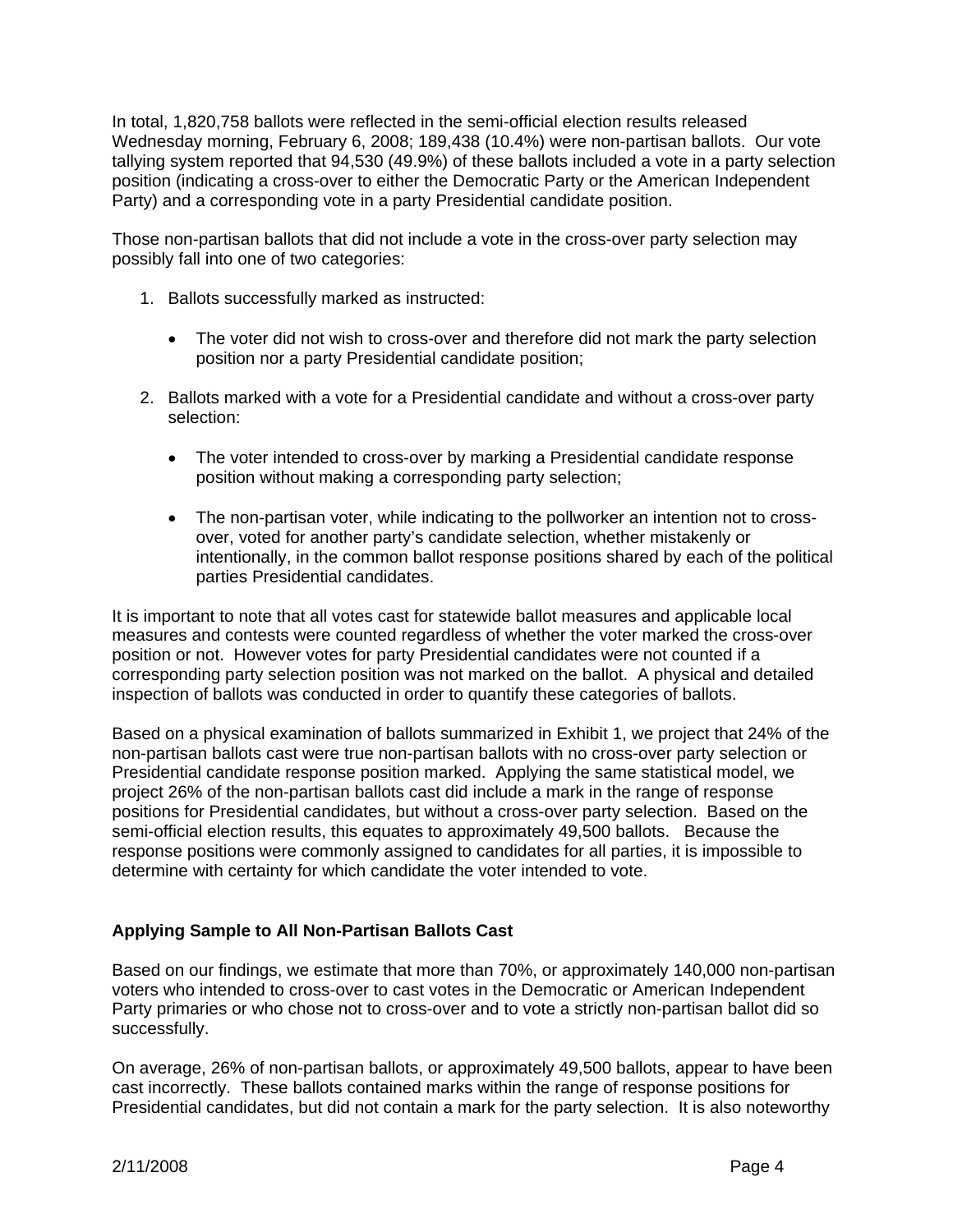that the data compiled at the Congressional District level (Appendix D), as well as the precinct level (Appendix C), reveals a wide variation in the percent of incorrectly cast cross-over ballots. This variation strongly suggests that minimizing or eliminating errors in casting cross-over ballots can be achieved through improved voter outreach and poll worker instruction.

## **Conclusion**

As described above, two factors make it impossible to make a determination of voter intent on the ballots where the non-partisan voter marked a Presidential candidate selection without making a corresponding party selection.

First, the response positions for Presidential candidates overlapped across each of the party's vote recorder pages (see Appendix A). Due to this fact, it is impossible to make a definitive determination of voter intent on those ballots.

Second, non-partisan voters not crossing over were permitted to mark their ballots in any available voting booth, and as such, there is no way to definitively rule out the distinct possibility that a non-partisan voter used, for example, a Republican Party or minor party vote recorder and marked their ballot for one of those party candidates, even though cross-over voting was only authorized by the Democratic and American Independent Parties. Other variables related to consistency in application of polling place procedures and poll worker performance also cast a degree of uncertainty that prohibits us from making broad assumptions about voter intent.

Therefore, it is impossible to determine with absolute certainty that a vote for a Presidential candidate without a mark for a party selection indicates clear voter intent to vote for a Democratic Party or American Independent Party Presidential candidate.

Although it is impossible to know with certainty, it is highly likely that a number of decline to state/non-partisan voters attempted to execute a cross-over vote and because of the confusing layout of the ballot, unsuccessfully cast a vote for some Presidential candidate. While the cross-over party option procedure has been in place now for four major primary elections, we believe that the unprecedented interest and subsequent turnout of heretofore non-primary voters contributed significantly to the confusion we witnessed.

This phenomenon underscores the tremendous importance of ongoing voter education and the need for not only campaigns and candidates to educate their voters appropriately, but the important role the County plays in providing ongoing education to its citizens. Additionally, poll worker comprehension of the process is also a concern and we will move to address that for subsequent elections.

The results do, however, indicate that more than two thirds (74%) of all non-partisan voters executed their votes appropriately. Despite this significant finding, it is undoubtedly clear that Los Angeles County must find a remedy for simplifying its cross-over voting procedures before the upcoming June 3, 2008 Statewide Primary Election.

With respect to counting the cross-over presidential votes where no party selection was made, any attempt to count Presidential votes cast on such ballots would require gross assumptions in order to deduce voter intent. Such a practice would seem irregular and contrary to law as Elections Code section 15154(c) does not permit the acceptance of a ballot in which the choice of the voter is impossible to determine.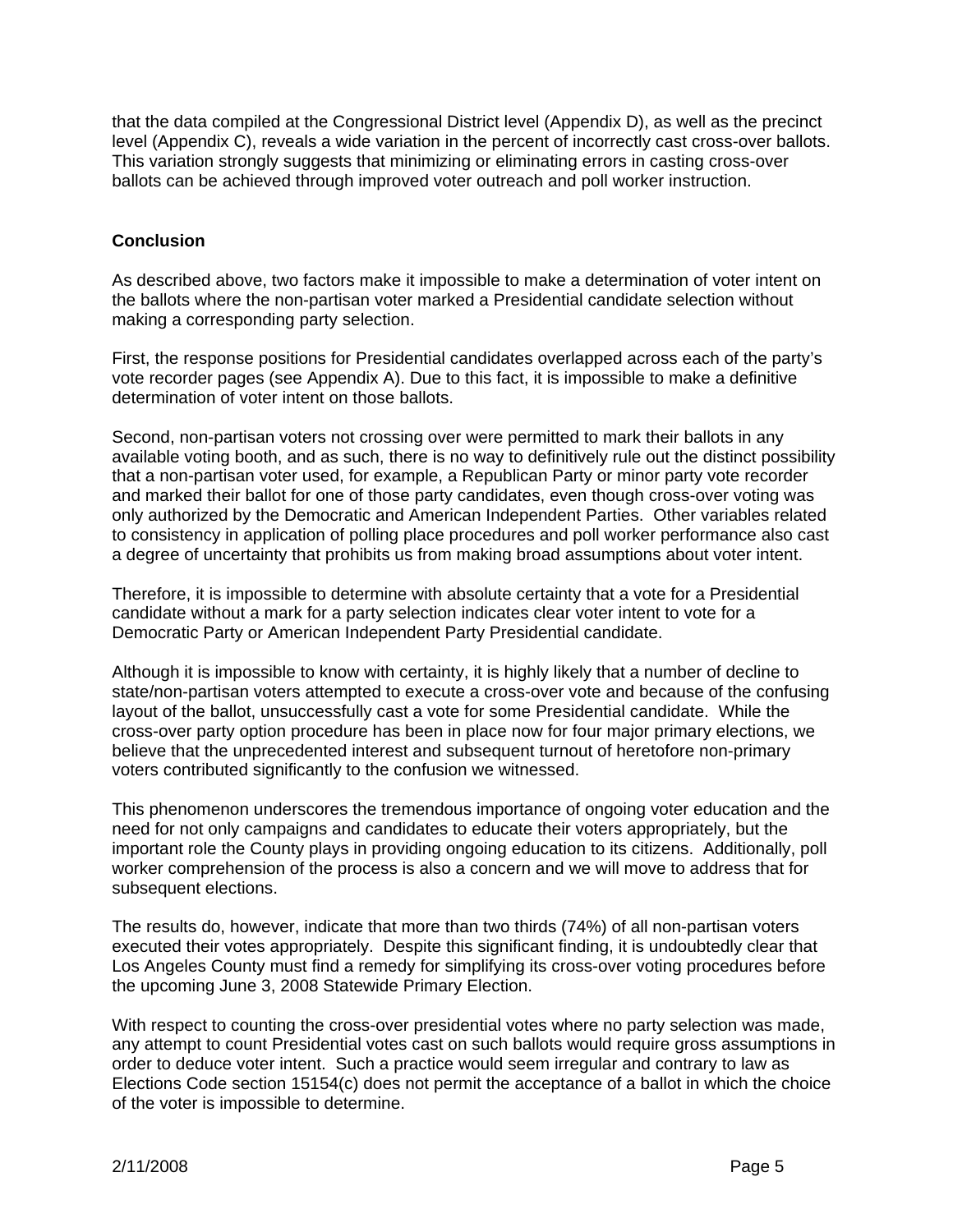#### **Recommended Future Action**

The following recommendations are an immediate action plan proposed in advance of the June 3, 2008 State Primary Election.

- 1. The RR/CC will establish an ad-hoc working group to identify appropriate and feasible remedies to facilitate cross-over voting procedures in Los Angeles County in time for the June 3, 2008 Statewide Primary Election.
- 2. The RR/CC will consult with County Counsel and the Secretary of State to delineate appropriate parameters for conducting cross-over voting, in compliance with state election code.
- 3. The RR/CC will conduct comprehensive focus groups with both voters and poll workers in order to test the viability of options identified by the Working Group.
- 4. The RR/CC will partner with the 208 member Community Voter Outreach Committee and elected officials to conduct a focused and comprehensive voter education campaign, which shall include opportunities for voters to interact with voting systems and the process.

These recommendations are not exhaustive but do present your Board with a clear plan of action to ensure that elections in Los Angeles County are accessible to all voters and conducive of increased voter participation.

## **EXHIBIT 1 – Full Statistical Analysis**

## **APPENDICES**

- A. Vote Recorder Pages
- B. Sample Ballot Non-Partisan Voter Instructions
- C. Manual Ballot Review Spreadsheets
- D. Congressional District data sets based on sample data
- E. Pre-election Outreach Materials
	- Press Releases
	- Poll Inspector Alert
- F. RR/CC Statement on Cross-Over Voting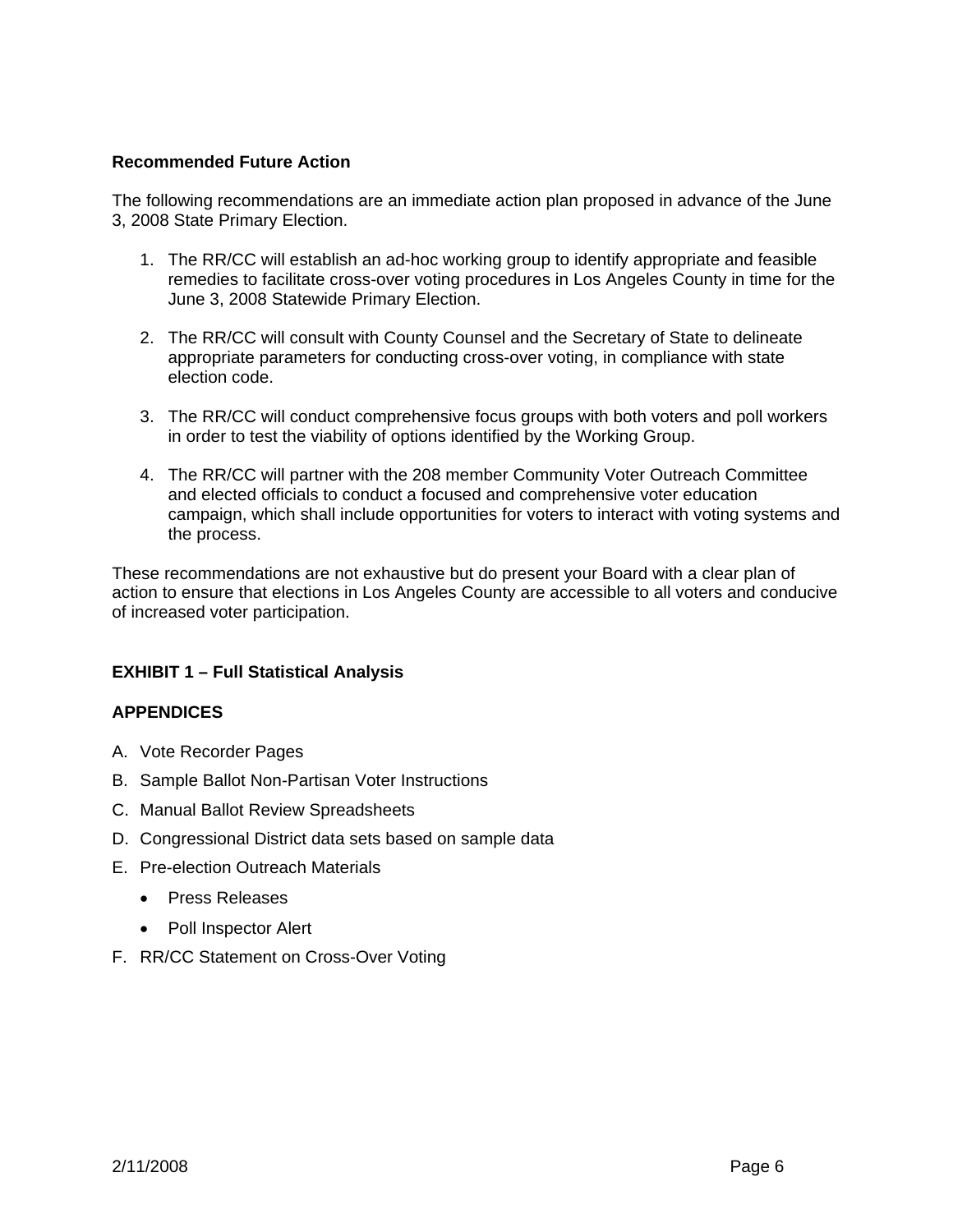# **EXHIBIT 1**

#### **Statistically Relevant Ballot Review Sampling**

In order to assess the frequency of non-partisan cross-over vote failures, the RR/CC conducted an extensive review, drawing a one percent simple random sample<sup>1</sup> of all non-partisan ballots cast in the February 5, 2008 Presidential Primary Election.

The non-partisan ballots sampled for review were drawn from the randomly selected precincts included in the one percent post election manual tally required by California Election Code. The random selection of precincts was conducted on Wednesday, February 6, 2008 in the presence of public observers.

The sample size consisted of all ballots cast in 45 randomly selected precincts. The total number of precincts for this election was 4,379. The non-partisan sample consisted of 48 precincts – the original 45 precincts drawn for the one percent manual tally plus three additional randomly selected precincts to ensure the sample was representative of all Congressional Districts (political parties allocate Presidential nomination convention delegates based on Primary results within each Congressional District).

RR/CC staff sorted each precinct's ballot cards, segregating non-partisan ballot cards and further separating those cards into the categories listed below. The total sample included 1,939 non-partisan ballots. The sample provides a statistically sound number of ballots, which allows us to apply the review's findings to the full number of ballots cast and therein generate reliable estimates.<sup>2</sup>

#### **Categories of Analysis**

The categories for this analysis comprise iterations of vote choices made by voters casting nonpartisan ballots. The analysis captures the range of probable ballot choices and errors. All results presented in the analysis consist of total non-partisan ballots cast, non-partisan ballots cast for the American Independent (AI) Party and non-partisan ballots cast for the Democratic (Dem) Party.

The categories are:

1. Ballots Successfully Marked as Instructed: This category includes all non-partisan ballots voted in accordance with the ballot instructions. It encompasses non-partisan voters who voted a non-partisan ballot with no intended votes for President and those

l

 $1$ <sup>1</sup> The method used to derive this simple random sample follows statistically sound principles of inferring that the characteristics of the observations found in the sample match those of the population as a whole. See Alan Agressi "Statistical Methods for the Social Sciences". Staff used sampling without replacement of all precincts (both polling place and vote by mail precincts) assigned in the election.

 $2^2$  The number of observations allows us to confirm results within a 95 percent confidence interval. Therefore, we can say that observations of the sample fall under a normal distribution and represent those of the general population at least 95 percent of the time and within 2 standard deviations of the mean.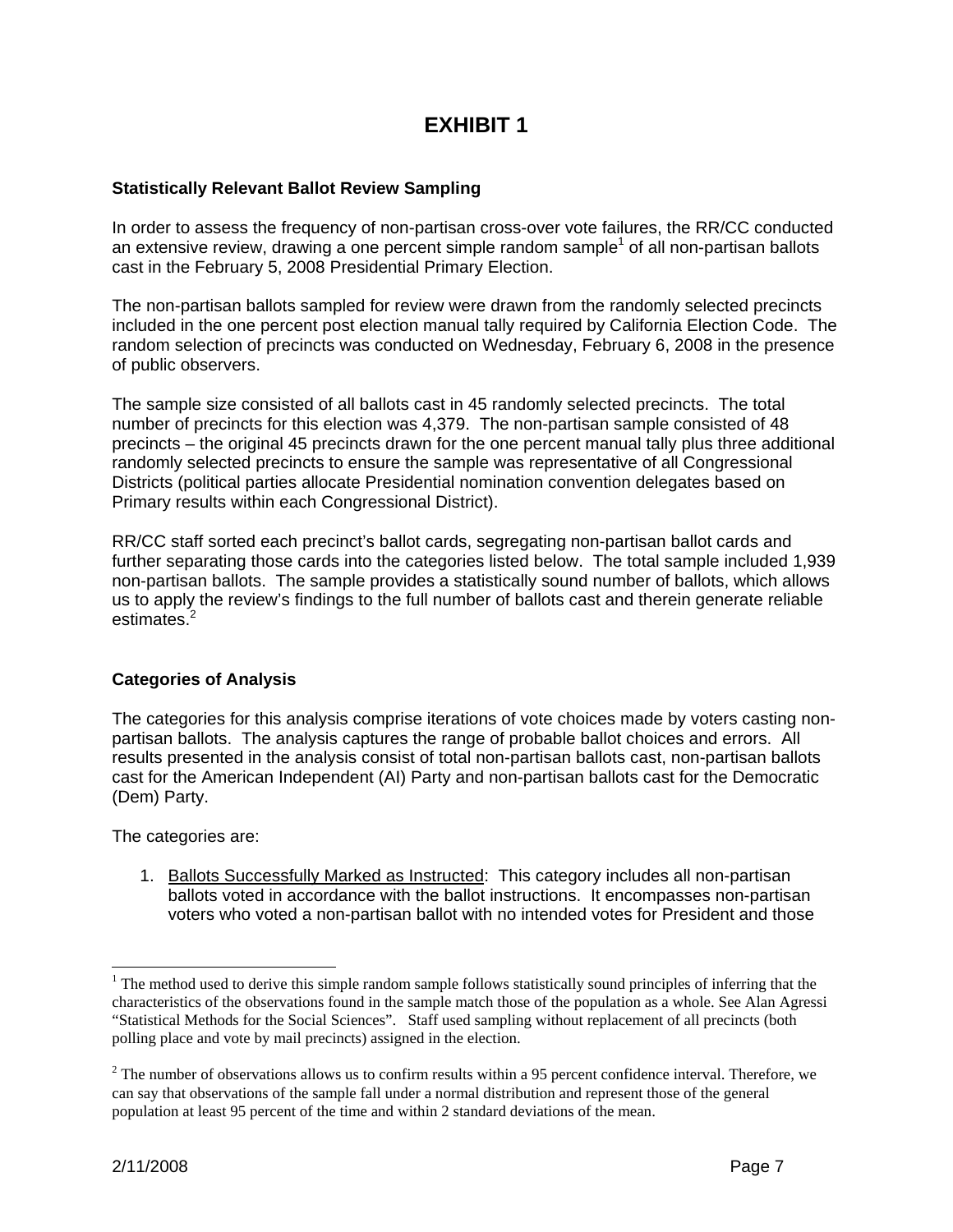who chose to cross-over to either the American Independent or Democratic Parties and marked that party selection in addition to voting for a Presidential candidate.

2. Ballots Marked With No Cross-over Party Choice But Included Vote For a Presidential Candidate: This category includes non-partisan ballots with a vote in a response position that corresponds with Presidential candidate selections, but without a mark in the ballot position indicating the cross-over party choice.

#### **Results and Analysis**

The analysis reflects numbers of ballots cast by category followed by percent breakdowns. Totals represent votes cast in the one percent tally sampling of total voting precincts.

#### **Tally Votes by Category**

|                                                            | <b>Tally Totals</b> |
|------------------------------------------------------------|---------------------|
| <b>Non Partisan Ballots</b><br>Cast                        | 1967                |
| <b>Total Precincts</b>                                     | 48                  |
| <b>Ballots Successfully</b><br><b>Marked as Instructed</b> | 1457                |
| <b>Ballots Unsuccessfully</b><br><b>Marked</b>             | 510                 |

## **Percent Totals**

|                                                | <b>Percent of Total NP Cast</b> | Number of Ballots* |
|------------------------------------------------|---------------------------------|--------------------|
| <b>Ballots Successfully</b><br><b>Marked</b>   | 74%                             | 140,014            |
| <b>Ballots Unsuccessfully</b><br><b>Marked</b> | 26%                             | 49,253             |

\* estimated based on statistical sampling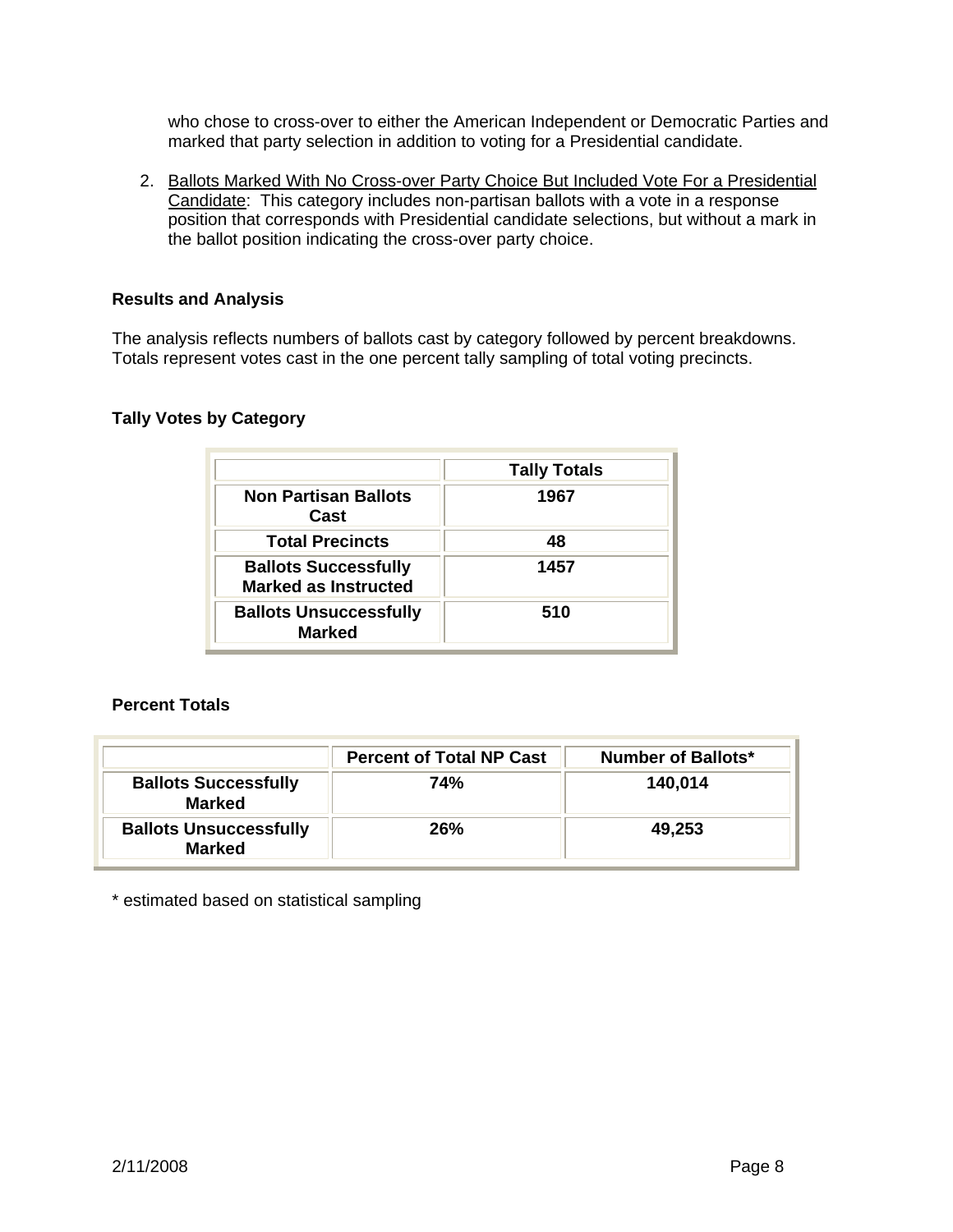#### **APPENDIX A**

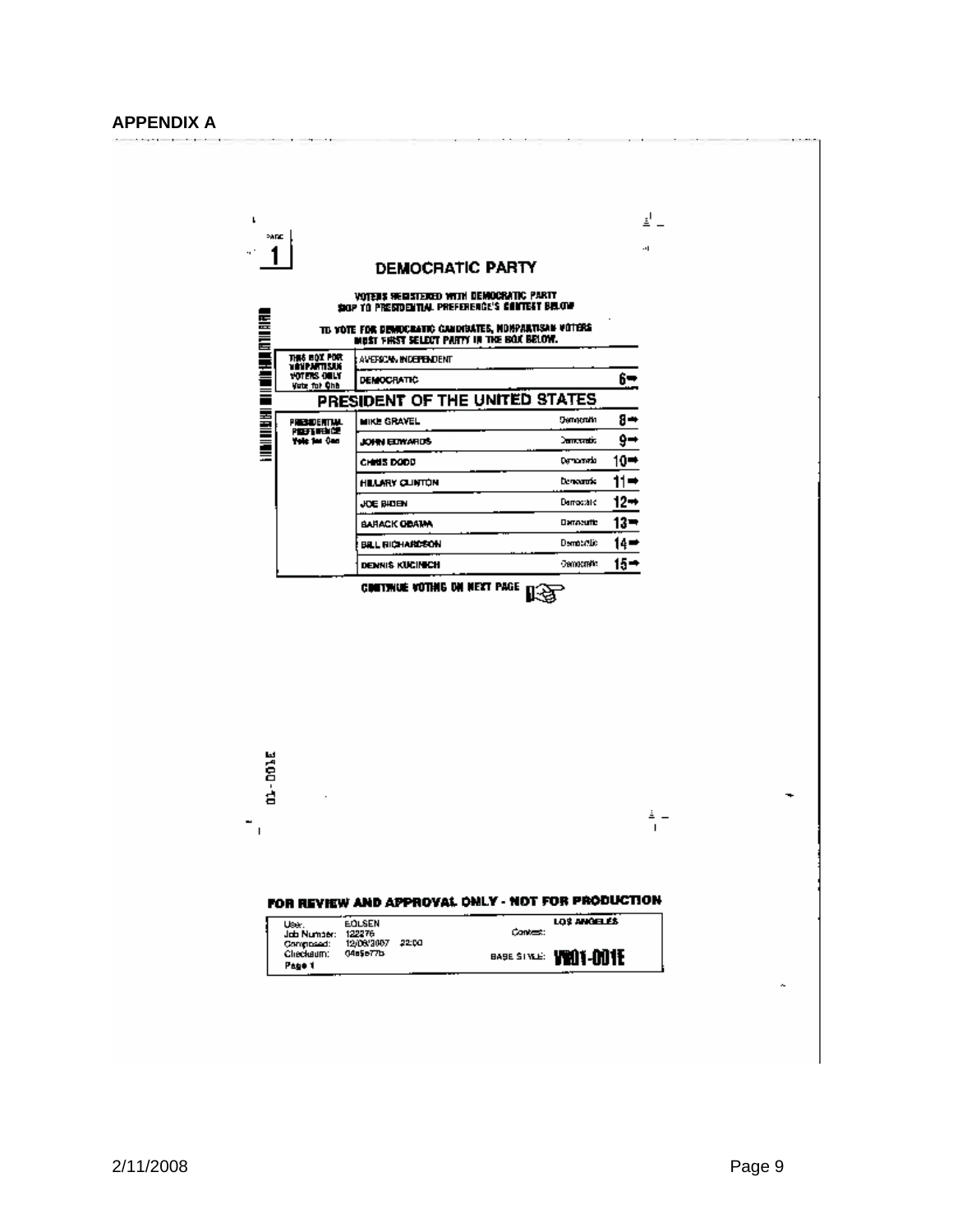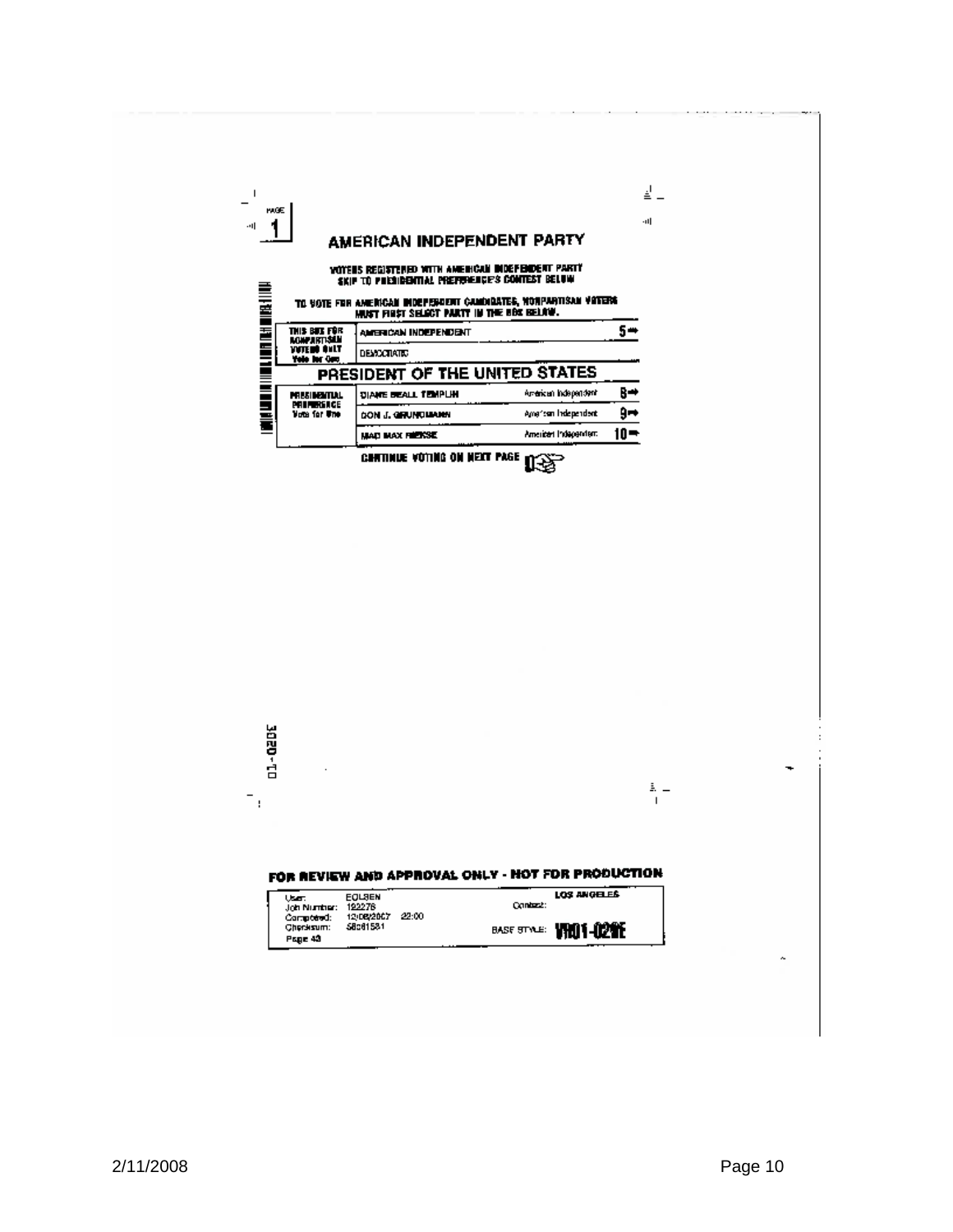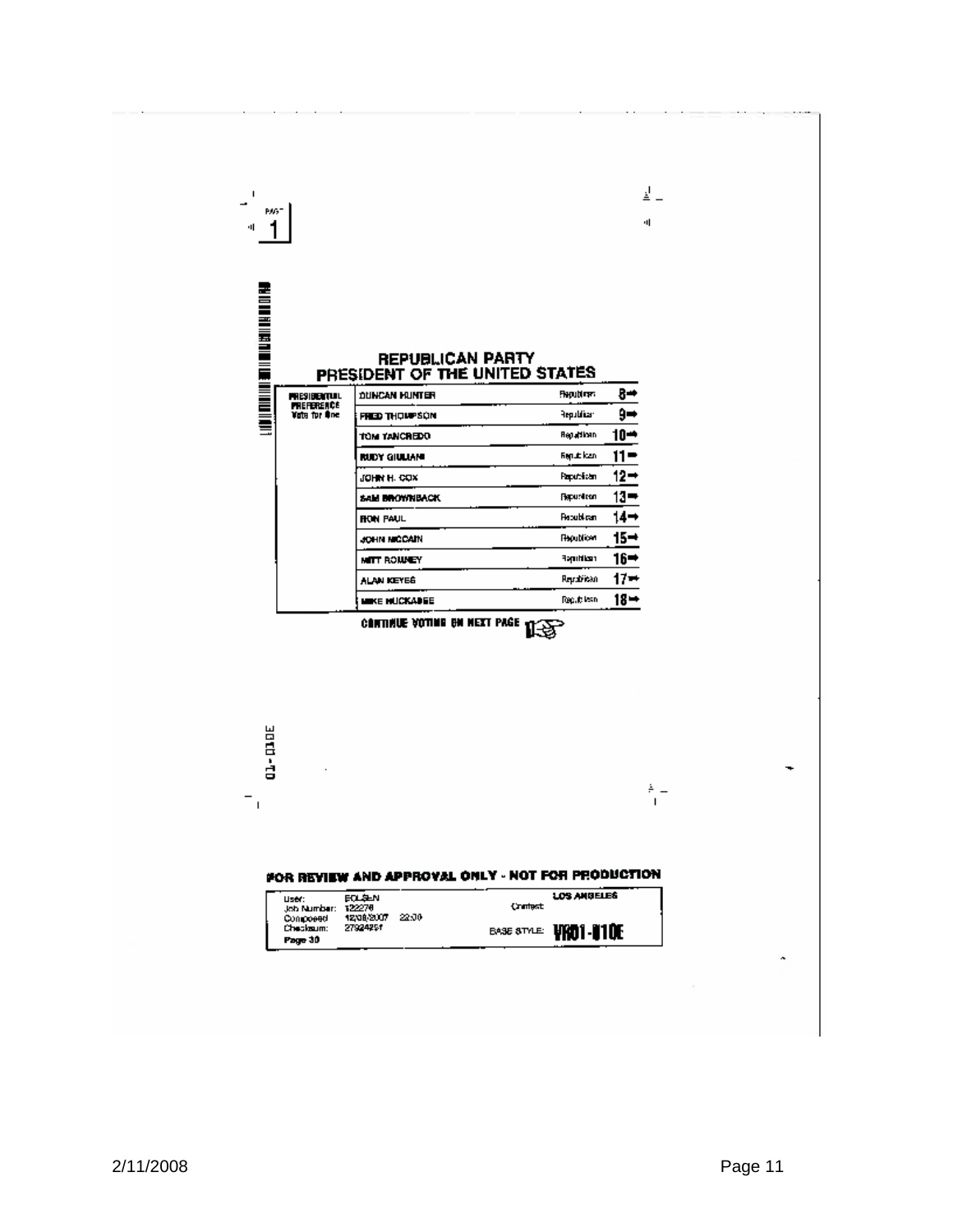|                                        |                                                                |                                                                                                           | <b>SPECIAL INSTRUCTIONS FOR NONPARTISAN VOTERS</b>                                                                                                                                                                                                                                                       |  |
|----------------------------------------|----------------------------------------------------------------|-----------------------------------------------------------------------------------------------------------|----------------------------------------------------------------------------------------------------------------------------------------------------------------------------------------------------------------------------------------------------------------------------------------------------------|--|
| a nonpartisan voter.                   |                                                                |                                                                                                           | Our voter registration records indicate that you are currently registered as                                                                                                                                                                                                                             |  |
| candidates in Primary Elections.       |                                                                |                                                                                                           | Election law in California permits qualified political parties to determine<br>whether or not to allow nonpartisan votars the choice of voting for partisan                                                                                                                                              |  |
| Indegendent and Democratic parties.    |                                                                | February 5. 2008 Presidential Primary Election:                                                           | Two of the six political parties are offering this choice for the<br>the American                                                                                                                                                                                                                        |  |
| these parties.                         |                                                                |                                                                                                           | In addition to the nonpartisan contests and hallot measures, for this<br>election only, you may request to vote in the Primary Election for one of                                                                                                                                                       |  |
| for the selected political party.      |                                                                |                                                                                                           | Volting at the Polis - Tell the pollworker you are a nonpartiesh registered<br>voter who wishes to vote for one of the two parties listed above. The<br>pollworker will issue you a ballot and direct you to the correct voting booth,                                                                   |  |
| the selected party's candidates.       |                                                                |                                                                                                           | Voting By Mail - When completing the Vote By Mail application printed<br>on the back cover of this Official Sample Balkit, write in American<br>Independent or Democratic in the space provided for political party ballot<br>request. Your Vote By Mail packet will include instructions for voting for |  |
|                                        |                                                                | submitted a party ballot request, you need not reapply.                                                   | If you are a permanent Vote By Mail voter or if you reside in a Vote By<br>Mail precinct with no designated polling place and you have already                                                                                                                                                           |  |
|                                        |                                                                | ballot before writing for partisan candidates (see below):                                                | Upon receiving your ballot, you must first mark your party selection on the                                                                                                                                                                                                                              |  |
|                                        |                                                                | <b>BAMPLE</b><br>TO VOTE FOR A CANDIDATE, NONPARTISAN VOTERS<br>MUST FIRST SELECT PARTY IN THE BOX STACH. |                                                                                                                                                                                                                                                                                                          |  |
|                                        | THE EUR -UR<br><b>NONPARTISAN</b><br>VDTERS CRET<br>Volume One | <u>дискелинивеловит 5→</u> (<br><b>DEMOCRATIO</b>                                                         |                                                                                                                                                                                                                                                                                                          |  |
| NOTE:<br>measurgs.                     |                                                                |                                                                                                           | if you do not wish to request a baset for the American<br>Independent or Democratic Party, no further action is required. You will<br>be provided with a ballot containing only nonpartisan contests and beliet                                                                                          |  |
|                                        |                                                                | Visit the Secretary of State's web site or www.ss.ca.gov for additional information.                      |                                                                                                                                                                                                                                                                                                          |  |
| 877-19                                 |                                                                |                                                                                                           | LA 000-000                                                                                                                                                                                                                                                                                               |  |
|                                        |                                                                |                                                                                                           | FOR REVISW AND APPROVAL ONLY - NOT FOR PRODUCTION                                                                                                                                                                                                                                                        |  |
|                                        |                                                                |                                                                                                           |                                                                                                                                                                                                                                                                                                          |  |
| <b>Liser:</b><br>Job Number: 06LCD1033 |                                                                | <b>Comitest</b>                                                                                           | LOS ANGELES                                                                                                                                                                                                                                                                                              |  |

 $\overline{\phantom{a}}$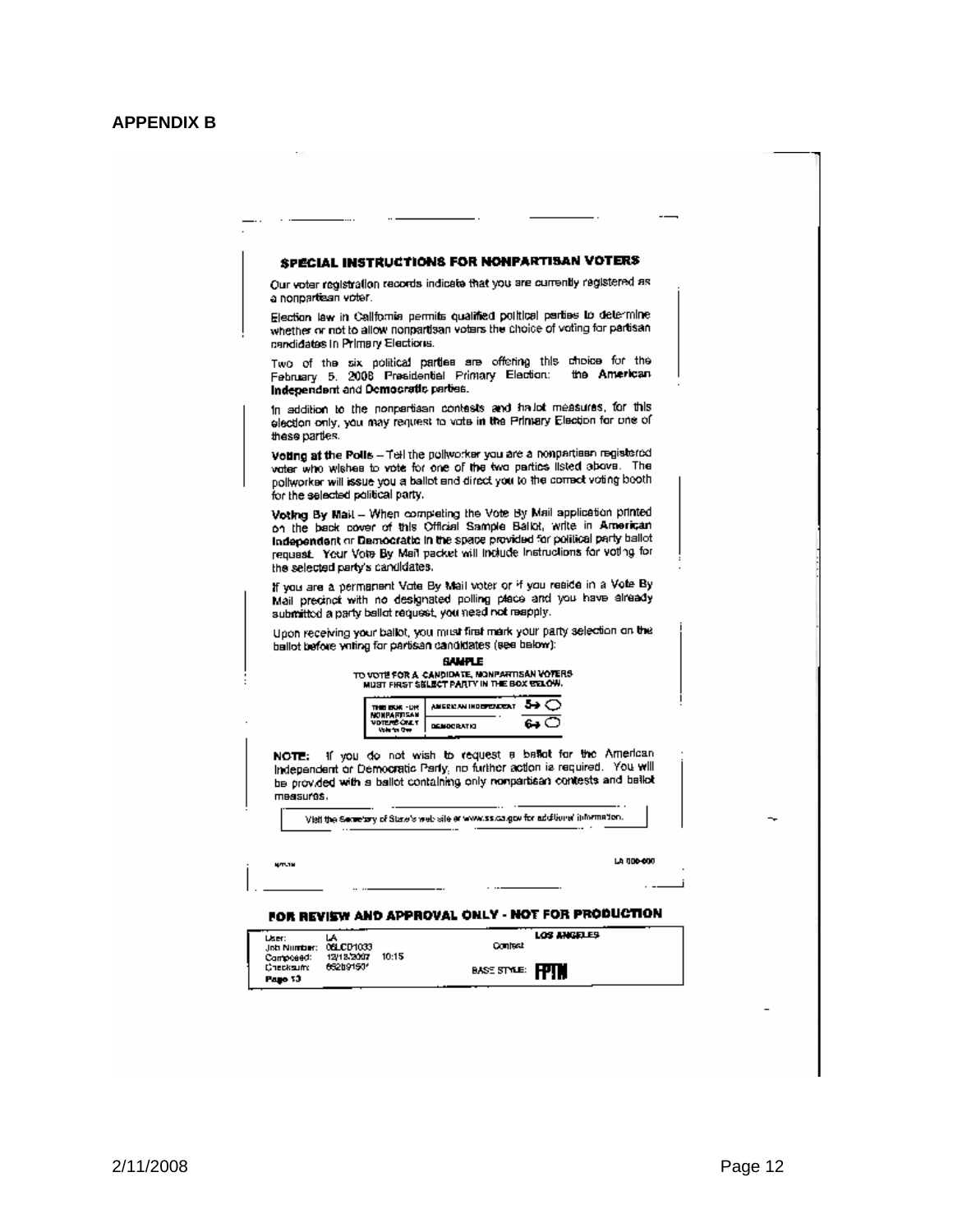## **APPENDIX C**

| <b>Precinct</b> | Serial |                    |                 | Subtotal Ballots Cast With Crossover Party<br>Marked (Combo) |         |     | Subtotal Ballots Cast With Only<br>Crossover Party Marked (Combo) |       |          | <b>Subtotal Ballots Cast</b><br>Without Crossover Mark<br>(Combo) |          | Subtotal Ballots Cast<br>With Only NP Contests<br>Marked/Combo) | Total NP Ballots<br>Cast |
|-----------------|--------|--------------------|-----------------|--------------------------------------------------------------|---------|-----|-------------------------------------------------------------------|-------|----------|-------------------------------------------------------------------|----------|-----------------------------------------------------------------|--------------------------|
|                 |        | AI                 | <b>DEM</b>      | Total                                                        | % NPs   | All | <b>DEM</b>                                                        | Total |          |                                                                   |          |                                                                 |                          |
| 0080001A        | 12     | 1                  | 13              | 14                                                           | 40%     | ō   | ٥                                                                 | ٥     | 8        | 23%                                                               | 13       | 37%                                                             | 35                       |
| 0150051A        | 57     | ٥                  | 5               | 5                                                            | 22%     | ٥   | ٥                                                                 | o     | 4        | 17%                                                               | 14       | 61%                                                             | 23                       |
| 0350037A        | 114    | ٥                  | 18              | 18                                                           | 41%     | ٥   | ٥                                                                 | o     | g        | 18%                                                               | 18       | 41%                                                             | 44                       |
| 1000020/        | 342    | ٥                  | 1               | 1                                                            | 10%     | ٥   | ٥                                                                 | o     | 3        | 30%                                                               | 6        | 60%                                                             | 10                       |
| 1070048A        | 460    | ٥                  | 31              | 31                                                           | 54%     | 2   | 3                                                                 | 5     | 9        | 16%                                                               | 12       | 21%                                                             | 57                       |
| 1600042A        | 599    | 1                  | 27              | 28                                                           | 56%     | ٥   | ٥                                                                 | o     | 13       | 26%                                                               | 9        | 18%                                                             | 50                       |
| 1600074A        | 605    | ٥                  | 24              | 24                                                           | 71%     | 1   | ٥                                                                 | 1     | 2        | 6%                                                                | 7        | 21%                                                             | 34                       |
| 1780002A        | 623    | ٥                  | 37              | 37                                                           | 71%     | 1   | ٥                                                                 | 1     | 5        | 10%                                                               | 9        | 17%                                                             | 52                       |
| 1780094A        | 647    | 2                  | 55              | 57                                                           | 66%     | 2   | 2                                                                 | 4     | 9        | 10%                                                               | 17       | 20%                                                             | 87                       |
| 1900004A        | 698    | 5                  | 36              | 41                                                           | 77%     | ٥   | ٥                                                                 | o     | 1        | 2%                                                                | 11       | 21%                                                             | 53                       |
| 1940002A        | 709    | ٥                  | 18              | 18                                                           | 30%     | 4   | ٥                                                                 | 4     | 23       | 38%                                                               | 16       | 26%                                                             | 61                       |
| 2050048A        | 766    | 1                  | 13              | 14                                                           | 61%     | ٥   | ٥                                                                 | ٥     | 3        | 13%                                                               | 6        | 26%                                                             | 23                       |
| 2100113A        | 794    | 4                  | 13              | 17                                                           | 33%     | 2   | ٥                                                                 | 2     | 22       | 42%                                                               | 11       | 21%                                                             | 52                       |
| 2100121A        | 799    | ٥                  | 1               | 1                                                            | 17%     | ٥   | ٥                                                                 | o     | ٥        | 0%                                                                | 5        | 83%                                                             | 6                        |
| 25500258        | 877    | 2                  | 36              | 38                                                           | 67%     | 2   | ٥                                                                 | 2     | 10       | 18%                                                               | 7        | 12%                                                             | 57                       |
| 2550104A        | 919    | 1                  | 20              | 21                                                           | 49%     | ٥   | ٥                                                                 | o     | 9        | 21%                                                               | 13       | 30%                                                             | 43                       |
| 3300009A        | 1149   | 2                  | 16              | 18                                                           | 46%     | 1   | 1                                                                 | 2     | 11       | 28%                                                               | 8        | 21%                                                             | 39                       |
| 3350001A        | 1181   | з                  | 11              | 14                                                           | 41%     | ٥   | ٥                                                                 | o     | 10       | 29%                                                               | 10       | 29%                                                             | 34                       |
| 3850271E        | 1473   | ٥                  | 10              | 10                                                           | 31%     | 2   | ٥                                                                 | 2     | з        | 9%                                                                | 17       | 53%                                                             | 32                       |
| 5000053A        | 1819   | 1                  | 20              | 21                                                           | 47%     | 2   | 1                                                                 | 3     | 12       | 27%                                                               | 9        | 20%                                                             | 45                       |
| 5400004A        | 2012   | 2                  | 20              | 22                                                           | 45%     | 5   | ٥                                                                 | 5     | 11       | 22%                                                               | 11       | 22%                                                             | 49                       |
| 5550014A        | 2067   | 1                  | 1               | 2                                                            | 8%      | 2   | ٥                                                                 | 2     | 4        | 17%                                                               | 16       | 67%                                                             | 24                       |
| 6000005F        | 2158   | ٥                  | 18              | 18                                                           | 28%     | 3   |                                                                   | 4     | Z        | 32%                                                               | 22       | 34%                                                             | 65                       |
| 6200001A        | 2197   | ٥                  | 21              | 21                                                           | 40%     | ٥   | ٥                                                                 | o     | 19       | 36%                                                               | 13       | 25%                                                             | 53                       |
| 6220065A        | 2252   | ٥                  | 22              | 22                                                           | 55%     | 1   | ٥                                                                 | 1     | 8        | 20%                                                               | 9        | 23%                                                             | 40                       |
| 6250038A        | 2341   | з                  | 45              | 48                                                           | 65%     | 2   | ٥                                                                 | 2     | 16       | 22%                                                               | 8        | 11%                                                             | 74                       |
| 6250068A        | 2353   | ٥                  | 1               | 1                                                            | 14%     | ٥   | ٥                                                                 | o     | 1        | 14%                                                               | 5        | 71%                                                             | 7                        |
| 7050072A        | 2510   | 2                  | $\overline{14}$ | 16                                                           | 37%     | 3   | 2                                                                 | 5     | 9        | 21%                                                               | 13       | 30%                                                             | 43                       |
| 76700128        | 2646   | ٥                  | 3               | 3                                                            | 23%     | ٥   | ٥                                                                 | o     | 10       | 77%                                                               | ٥        | 0%                                                              | 13                       |
| 9000174A        | 2911   | 1                  | 35              | 36                                                           | 82%     | ٥   | ٥                                                                 | o     | 1        | 2%                                                                | 7        | 16%                                                             | 44                       |
| 9000180A        | 2915   | 2                  | 28              | 30                                                           | 39%     | 2   | ٥                                                                 | 2     | 25       | 33%                                                               | 19       | 25%                                                             | 76                       |
| 9000366A        | 3027   | ٥                  | 10              | 10                                                           | 42%     | ٥   | ٥                                                                 | o     | 12       | 50%                                                               | 2        | 8%                                                              | 24                       |
| 9000689A        | 3200   | 4                  | 15              | 19                                                           | 28%     | 2   | ٥                                                                 | 2     | 31       | 45%                                                               | 17       | 25%                                                             | 69                       |
| 90012798        | 3469   | 2                  | 6               | 8                                                            | 42%     | 1   | ٥                                                                 | 1     | ٥        | 0%                                                                | 10       | 53%                                                             | 19                       |
| 9001367A        | 3515   | ٥                  | 20              | 20                                                           | 43%     | 1   | ٥                                                                 | 1     | 22       | 47%                                                               | 4        | 9%                                                              | 47                       |
| 9001721A        | 3657   | 2                  | 6               | 8                                                            | 42%     | 1   | ٥                                                                 | 1     | 4        | 21%                                                               | Б        | 32%                                                             | 19                       |
| 90020370        | 3761   | з                  | 26              | 29                                                           | 39%     | 6   | ٥                                                                 | 6     | 36       | 48%                                                               | 4        | 5%                                                              | 75                       |
| 9002207/        | 3829   | ٥                  | 11              | 11                                                           | 22%     | ٥   | ٥                                                                 | o     | 34       | 69%                                                               | 4        | 8%                                                              | 49                       |
| 9002363A        | 3875   | ٥                  | 2               | 2                                                            | 22%     | z   | ٥                                                                 | 2     | 1        | 11%                                                               | 4        | 44%                                                             | 9                        |
| 90025880        | 3946   | ٥                  | 11              | 11                                                           | 26%     | 2   | ٥                                                                 | 2     | 24       | 56%                                                               | 6        | 14%                                                             | 43                       |
| 9003055A        | 4002   | 1                  | o               | 1                                                            | 4%      | 2   | ٥                                                                 | 2     | 1        | 4%                                                                | 21       | 84%                                                             | 25                       |
| 9005662A        | 4168   | 1                  | 15              | 16                                                           | 41%     | 1   | ٥                                                                 | 1     | 15       | 38%                                                               | 7        | 18%                                                             | 39                       |
| 9006344A        | 4245   | 1                  | 47              | 48                                                           | 63%     | 2   | ٥                                                                 | 2     | 15       | 20%                                                               | 11       | 14%                                                             | 76                       |
| 9007230A        | 4323   | ٥                  | 3               | з                                                            | 3%      | z   | 58                                                                | 60    | 16       | 18%                                                               | 11       | 12%                                                             | 90                       |
| 9007313A        | 4326   | 2                  | 30              | 32                                                           | 55%     | ٥   | 1                                                                 | 1     | 9        | 16%                                                               | 16       | 28%                                                             | 58                       |
| 26300284        | 6104   | ٥                  | ۰               | ٥                                                            | #DIV/0! | ٥   | ٥                                                                 | o     | ٥        | #DIV/D!                                                           | ٥        | #DIV/D                                                          | o                        |
| 3500013A        | 6135   | ٥                  | ٥               | ٥                                                            | #DIV/0! | ٥   | ٥                                                                 | ٥     | ٥        | #DIV/D!                                                           | ٥        | #DIWD!                                                          | ٥                        |
| 3500053F        | 6136   | $\overline{\circ}$ | ō               | ٥                                                            | #DIV/0! | ٥   | ٥                                                                 | o     | ٥<br>610 | #DIV/D!                                                           | ٥<br>484 | #DIV/DI                                                         | ٥                        |
| Totalc          |        |                    | 885             |                                                              | 44%     |     | 128                                                               | 7%    |          | 26%                                                               |          | 24%                                                             | 1,967                    |

(Highlighted cells reflect Declared Vote by Mail precincts where no non-partisan ballots were cast)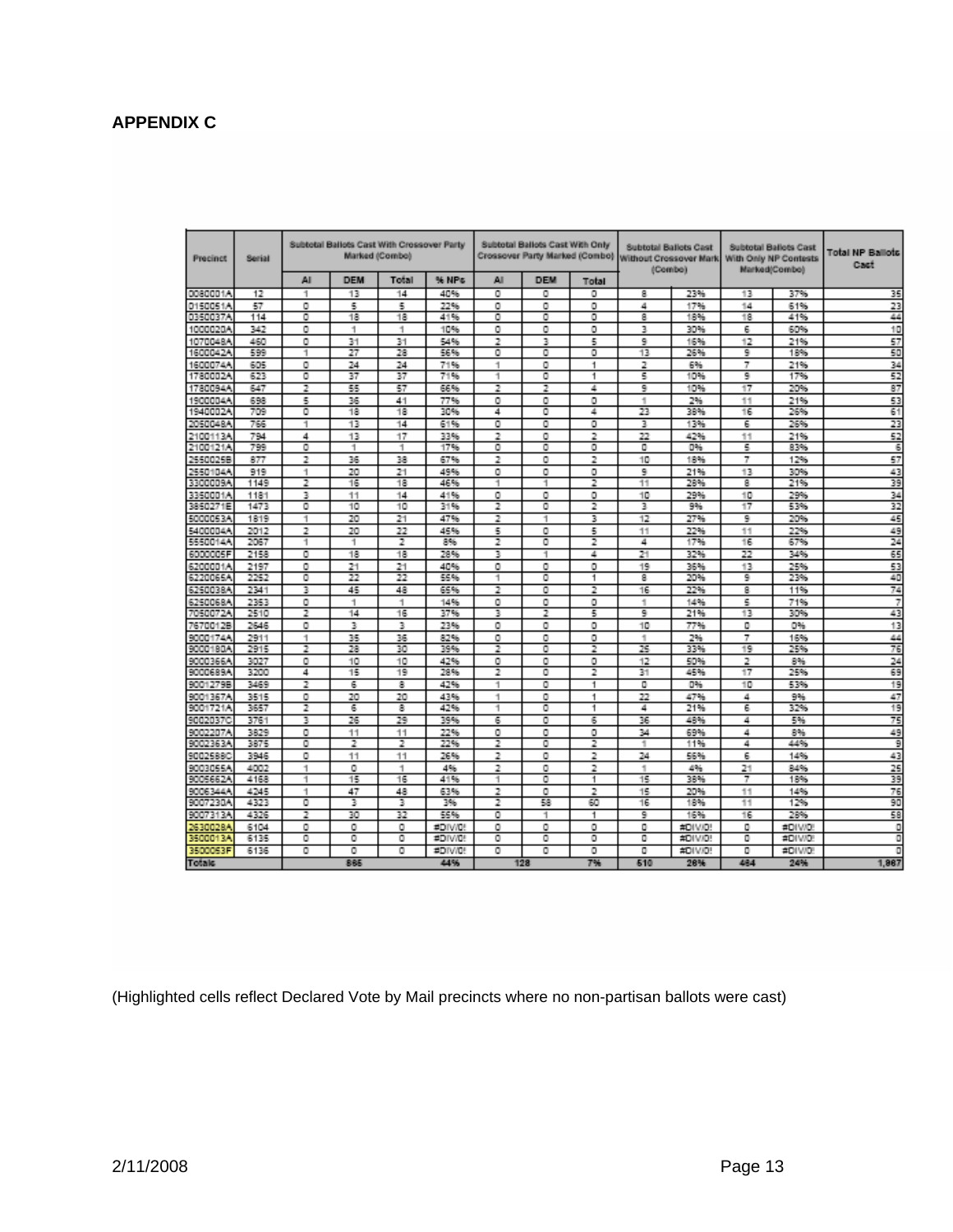## **APPENDIX D**

#### **Successful and Unsuccessful Non Partisan Votes by Congressional District Within the 1% Sample**

| Congressional<br><b>District</b> | <b>Successful NP</b><br><b>Votes Cast</b> | Unsuccessful NP<br><b>Votes Cast</b> | <b>Non Partisan</b><br><b>Ballots Cast</b> |
|----------------------------------|-------------------------------------------|--------------------------------------|--------------------------------------------|
| 25 <sub>th</sub>                 | 78%                                       | 22%                                  | 132                                        |
| 26th                             | 97%                                       | 3%                                   | 223                                        |
| 27 <sub>th</sub>                 | 55%                                       | 45%                                  | 324                                        |
| 29th                             | 81%                                       | 19%                                  | 166                                        |
| <b>30th</b>                      | 66%                                       | 34%                                  | 344                                        |
| 32nd                             | 79%                                       | 21%                                  | 111                                        |
| 33rd                             | 74%                                       | 26%                                  | 161                                        |
| <b>35th</b>                      | 72%                                       | 28%                                  | 101                                        |
| 37th                             | 44%                                       | 56%                                  | 43                                         |
| <b>39th</b>                      | 79%                                       | 21%                                  | 96                                         |
| 42nd                             | 88%                                       | 12%                                  | 162                                        |
| 46th                             | 59%                                       | 41%                                  | 32                                         |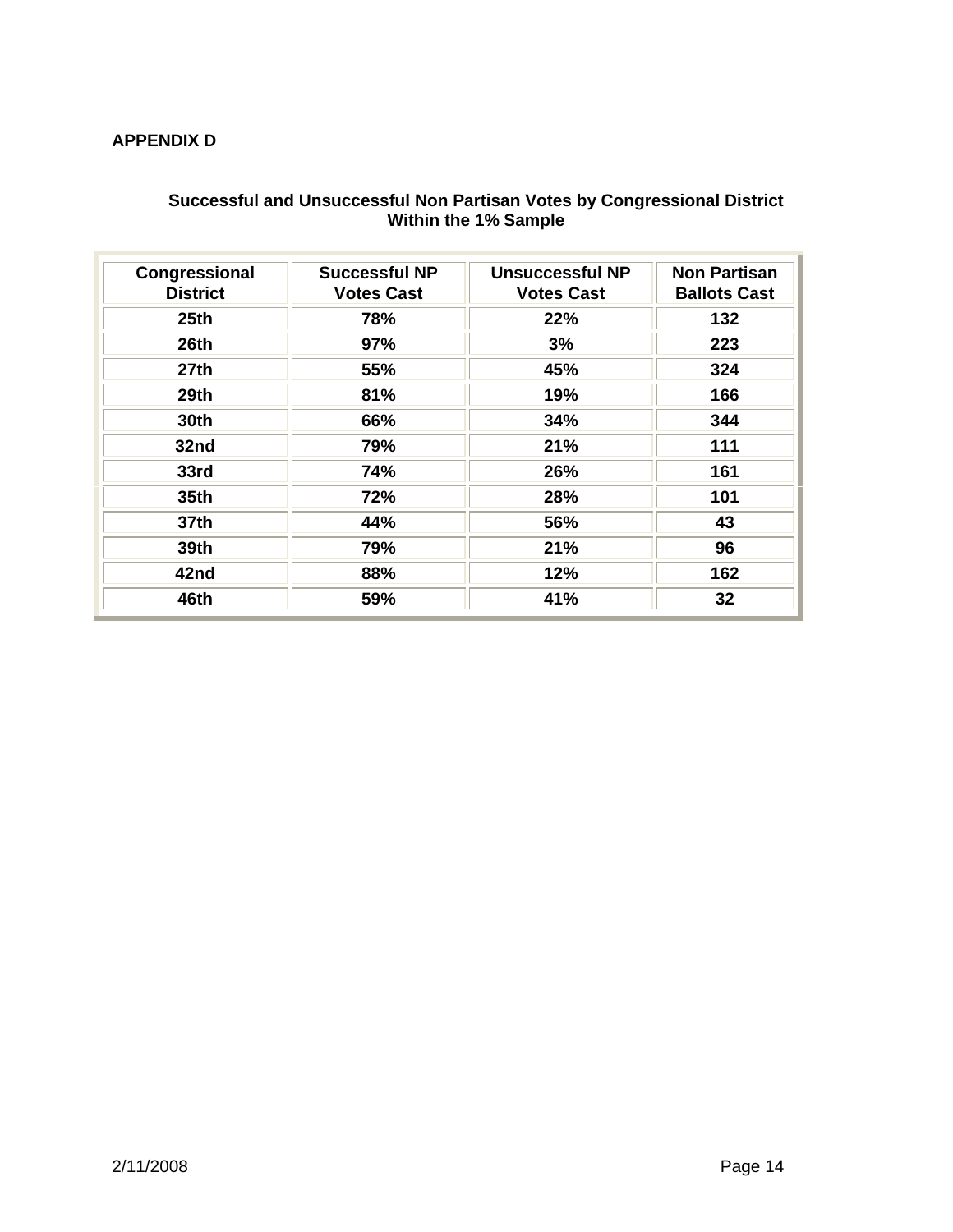iđ,

E



#### **COUNTY INFORMATION SERVICES**

CONTACT: Marcia Ventura (562) 462-2726 Eileen Shea (562) 462-2648

> February 4, 2008 FOR IMMEDIATE RELEASE

#### IMPORTANT VOTING INSTRUCTIONS FOR NON-PARTISAN / DECLINE TO STATE VOTERS

Acting Registrar-Recorder/County Clerk (RR/CC) Dean Logan reminds all Non-Partisan / Decline To State voters that choose to cross over to the American Independent or Democratic party ballots to follow ballot instructions to ensure their vote is accurately recorded.

Logan said "Non-partisan voters who cross over to either the Democratic or American Independent Parties must mark the party box at the top of their ballot along with their choice for President in order for their vote to be counted in today's election."

For the February 5, 2008 Presidential Primary, the American Independent and Democratic parties have allowed Non-Partisan / Decline to State voters the option of casting a ballot for their party's presidential candidates.

To ansure voters mark their ballots properly, the Registrar-Recorder/County Clerk posted a notice to cross over voters on their web site - www.lavote.net, they sent instructional notices to all registered voters in their sample ballot packs and they have released a Public Service Announcement alerting voters on how to mark their ballots correctly.

(More)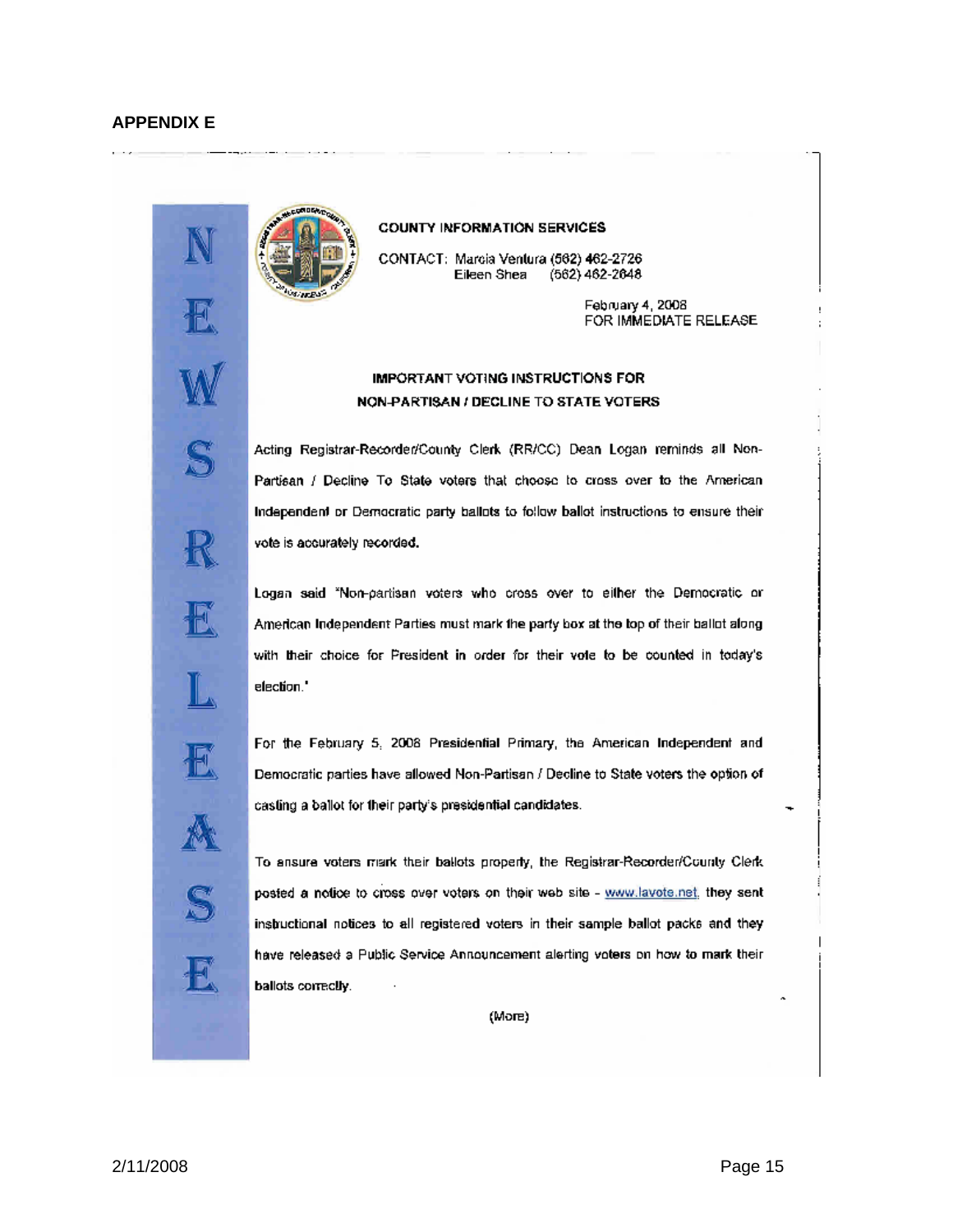Additional information, including a full explanation of cross over voting may be found on the RR/CC's website at www.lavote.net or on the Secretary of State's website at www.sos.ca.gov. Voters may also call the RR/CC at 1 (800) 815-2666.

 $-2-$ 

Persons requiring multilingun' nesistence in Chinese, Japanese. Kocenz, Spanish, Tagalog/Filipino. or Vietnamess regarding<br>jujegoorian in the press release, may call (800) 481-8683.

####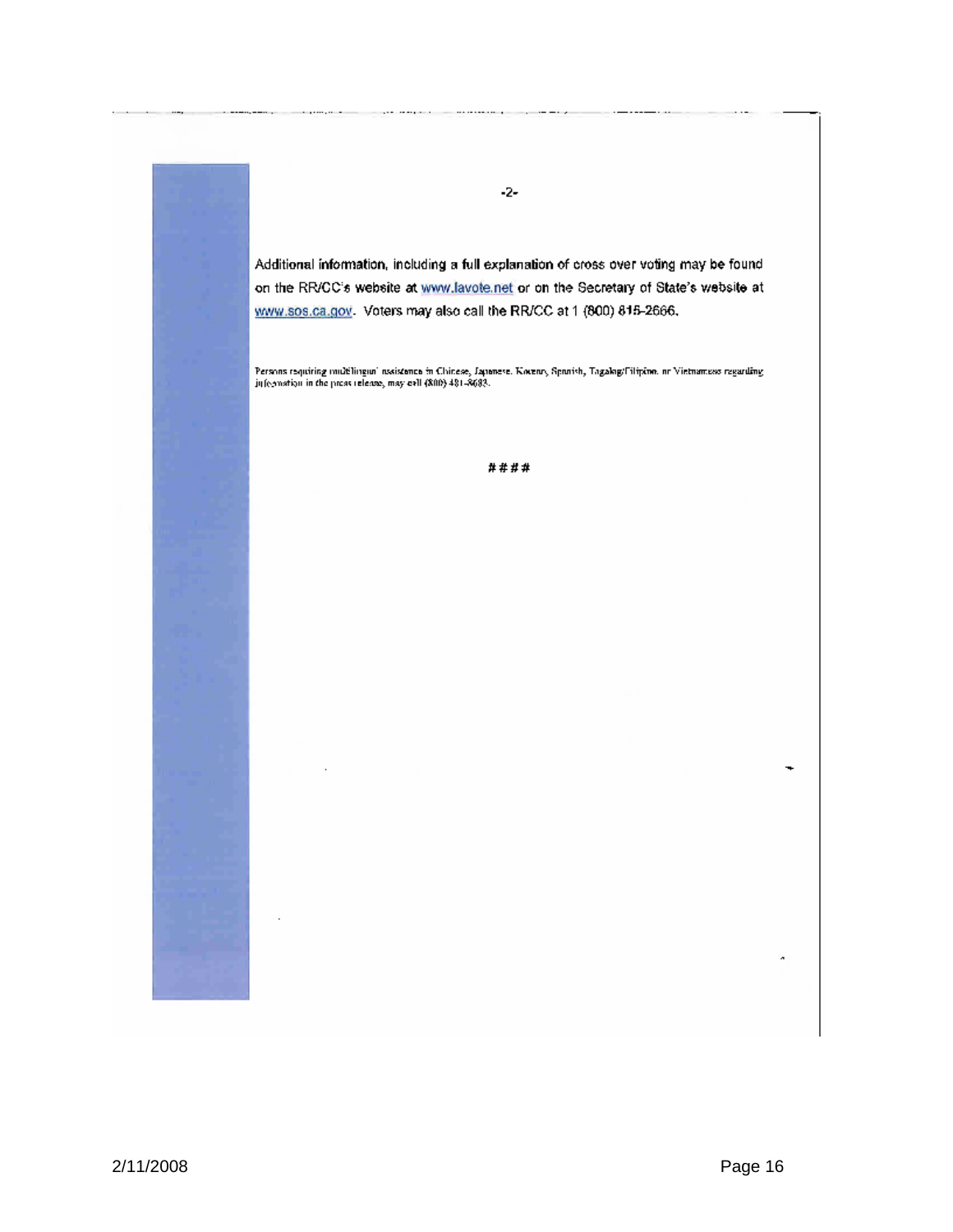

#### **COUNTY INFORMATION SERVICES**

CONTACT: Marcia Ventura (562) 462-2726 Eileen Shea (562) 462-2648

> January 31, 2008 FOR IMMEDIATE RELEASE

#### CROSS OVER VOTING AVAILABLE FOR NON-PARTISAN VOTERS

Acting Registrar-Recorder/County Clerk (RR/CC) Dean Logan reminds voters who are registered as "Decline to State" or "Non-Partisan" that they may crossover and choose American Independent or Democratic party ballots in the February 5, 2008 Presidential Primary Election. Voters can also vote a non-partisan ballot using statewide measures and local ballot propositions only.

Under California's "Modified Closed Primary" law that passed in 2002, each established political party may request that "Non-Partisan" or "Decline to State" voters be allowed to cross over and vote in their scheduled party primary elections. For this election only, the American Independent or Democratic Parties requested that this option be exercised.

Logan said, "This is the first time that the Democratic and Republican parties have made different decisions with regard to allowing cross over voting for non-partisan voters. We have undertaken an aggressive voter education campaign in order to avoid confusion so that voters who are oligible and choose to cross over can do so."

The RR/CC mailed letters to all permanent non-partisan mail-in voters notifying them of their options, included notices in sample ballot packets mailed to every registered voter and trained pollworkers extensively so that non-partisan voters who vote at  $\sim$ their polling location will be aware of their options on Election Day.

Additional information, including a full explanation of cross over voting may be found on the RR/CC's website at www.lavote.net or on the Secretary of State's website at www.sos.ca.gov. Voters may also call the RR/CC at 1 (800) 815-2666.

Persons requiring multilingual assistance in Chinese, Lapanese, Koveno, Spanish, Tagalog/Filipino, ne Vietnamese regarding<br>information in the peest release, may call (800) 481-8683.

\*\*\*\*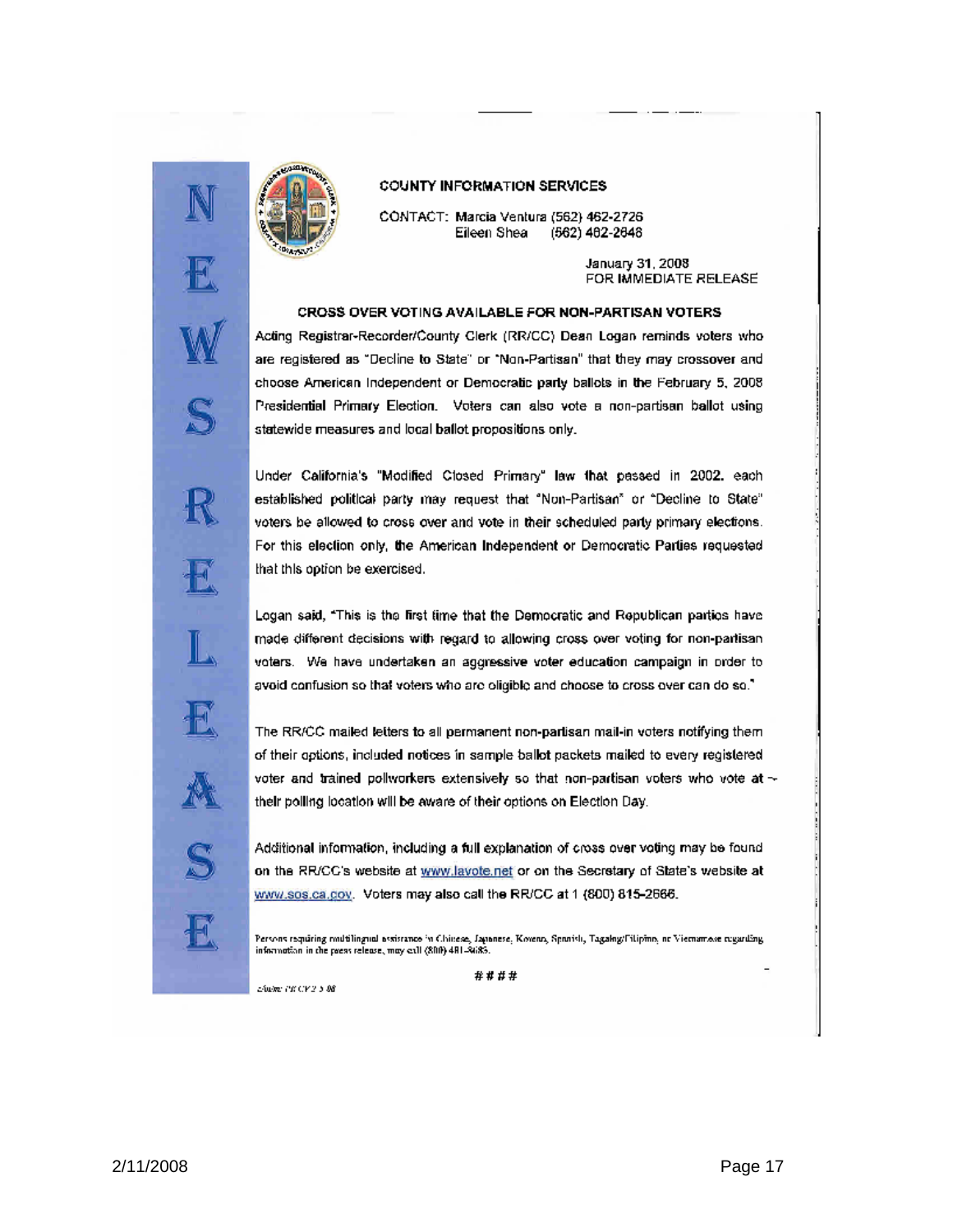|                                    | Nonpartisan voters MAY choose to vote for<br>candidates from either the American<br>Independent or Democratic Parties.                                                                | Nonpartisan voters<br>MAY NOT choose<br>candidates from the<br>sollowing political<br>parties. <sup>28</sup> |
|------------------------------------|---------------------------------------------------------------------------------------------------------------------------------------------------------------------------------------|--------------------------------------------------------------------------------------------------------------|
|                                    | Nonpartisan voters choosing to do so, must<br>select the party in the box at the top of the<br>American Independent or Democratic Vote                                                | Green<br>Peace and Freedo<br>Republican                                                                      |
| Recorder page.                     |                                                                                                                                                                                       |                                                                                                              |
|                                    | Sample of top of American Indiapendent Party Vote Recorder Page<br>showing political party selection for Nonpartisan values thishing<br>to vote for an American Independent condidate |                                                                                                              |
|                                    | <b>AMERICAN INDEPENDENT PARTY</b>                                                                                                                                                     |                                                                                                              |
|                                    | VOTERS REGISTERED WITH THE AMERICAN INDEPENDENT PARTY.<br>SKIP TO PRESIDENTIAL PREFERENCE'S CONTEST BELOW                                                                             |                                                                                                              |
|                                    | TO VOTE FOR AMERICAN INDEPENDENT CANDIDATES, NONPARTISAN<br>VOTERS MUST FIRST SELECT PARTY IN THE BOX BELOW.                                                                          |                                                                                                              |
| THIS BOX FOR<br>NONPARTISAN        | AMERICAN INDEPENDENT                                                                                                                                                                  | - 1                                                                                                          |
| <b>VOTERS ONLY</b><br>Vote for One | DEMOCRATIC                                                                                                                                                                            |                                                                                                              |
| a Democratic candid                | Sample of top of Democratic Party Vote Recorder Paye showing<br>political party salection for Nongartisan voters wishing to vote for                                                  |                                                                                                              |
|                                    | <b>DEMOCRATIC PARTY</b>                                                                                                                                                               |                                                                                                              |
|                                    | <b>VOTERS REGISTERED WITH THE DEMOCRATIC PARTY</b><br>SKIP TO PRESIDENTIAL PREFERENCE'S CONTEST BELOW                                                                                 |                                                                                                              |
|                                    | TO VOTE FOR DEMOCRATIC CANDIDATES, NONPARTISAN VOTERS<br>MUST FIRST SELECT PARTY IN THE BOX BELOW.                                                                                    |                                                                                                              |
| THIS BOX FOR                       | AMERICAN INDEPENDENT                                                                                                                                                                  |                                                                                                              |
| NONPARTISAN                        |                                                                                                                                                                                       |                                                                                                              |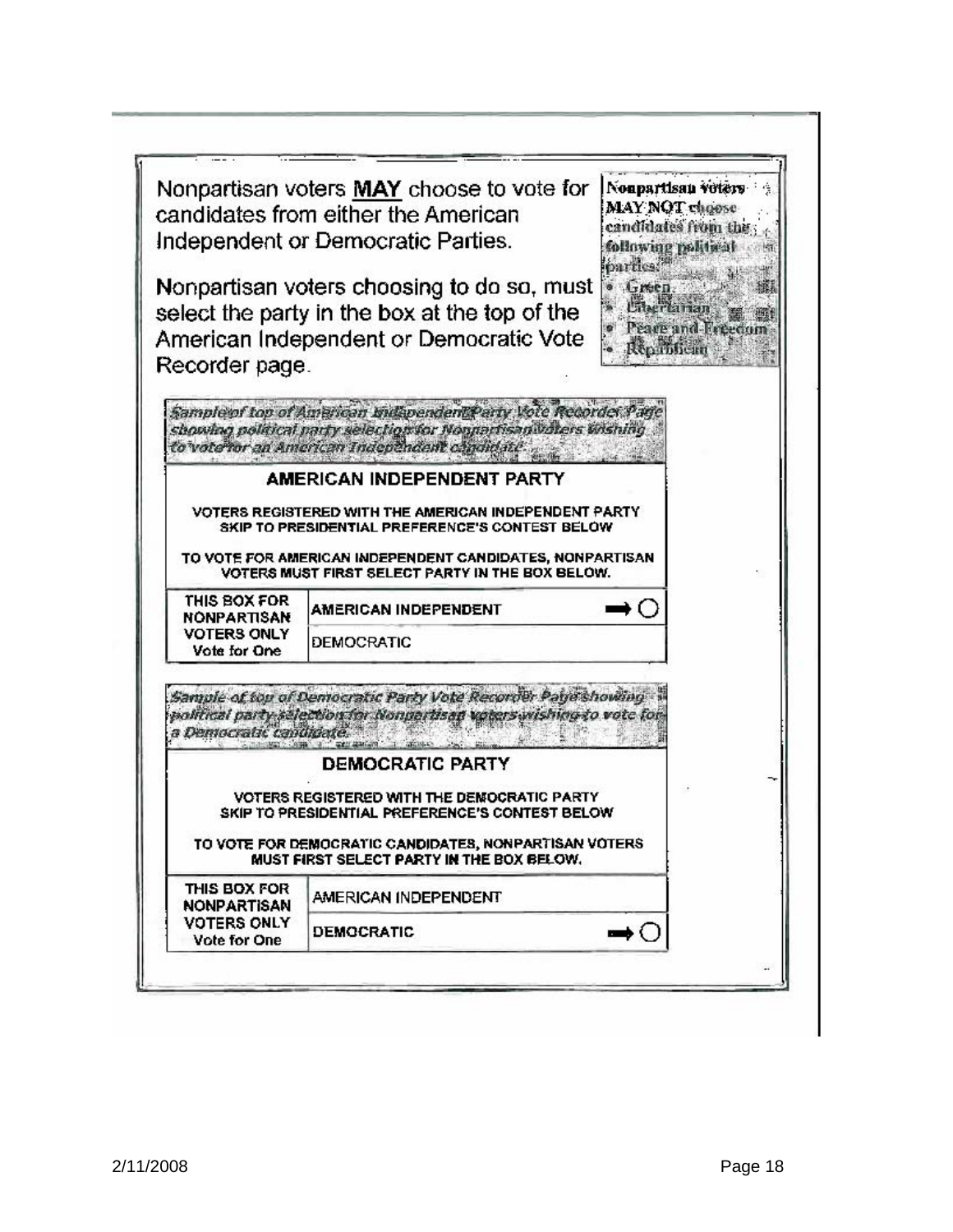

#### COUNTY INFORMATION SERVICES

CONTACT: Marcia Ventura (562) 462-2726 Eileen Shea  $(562)$  462-2648

> February 5, 2008 FOR IMMEDIATE RELEASE

#### LOS ANGELES COUNTY REGISTRAR-RECORDER/COUNTY CLERK STATEMENT ON CROSS OVER VOTING

I want to assure voters in i os Angeles County that this office takes the issue of voter enfranchisement very seriously. Clearly, there is concern about the ballots cast today by nonpartisan or decline to state voters who were permitted to cross over and vote in the primaries of the Democratic and American Independent parties.

It is important to note that while hundreds of thousands of voters across the state encountered new voting systems this election, voters in Los Angeles County were fortunate to be able to cast their ballots using InkaVote Plus, which has been in place for several elections. The manner in which cross over voting was presented in Los-Angeles County was no different than that of the last three statewide primary elections (2002, 2004 and 2006). The voter instructions provided in the sample ballot booklets, which were mailed to all voters in the County, highlighted the steps to be taken by nonpartisan voters when voting a cross over ballot. Likewise, poll worker training materials and the actual vote recorder page instructions were consistent with past practice. Additionally, this office engaged in extensive voter outreach and education focused on cross over voting.

(MORE)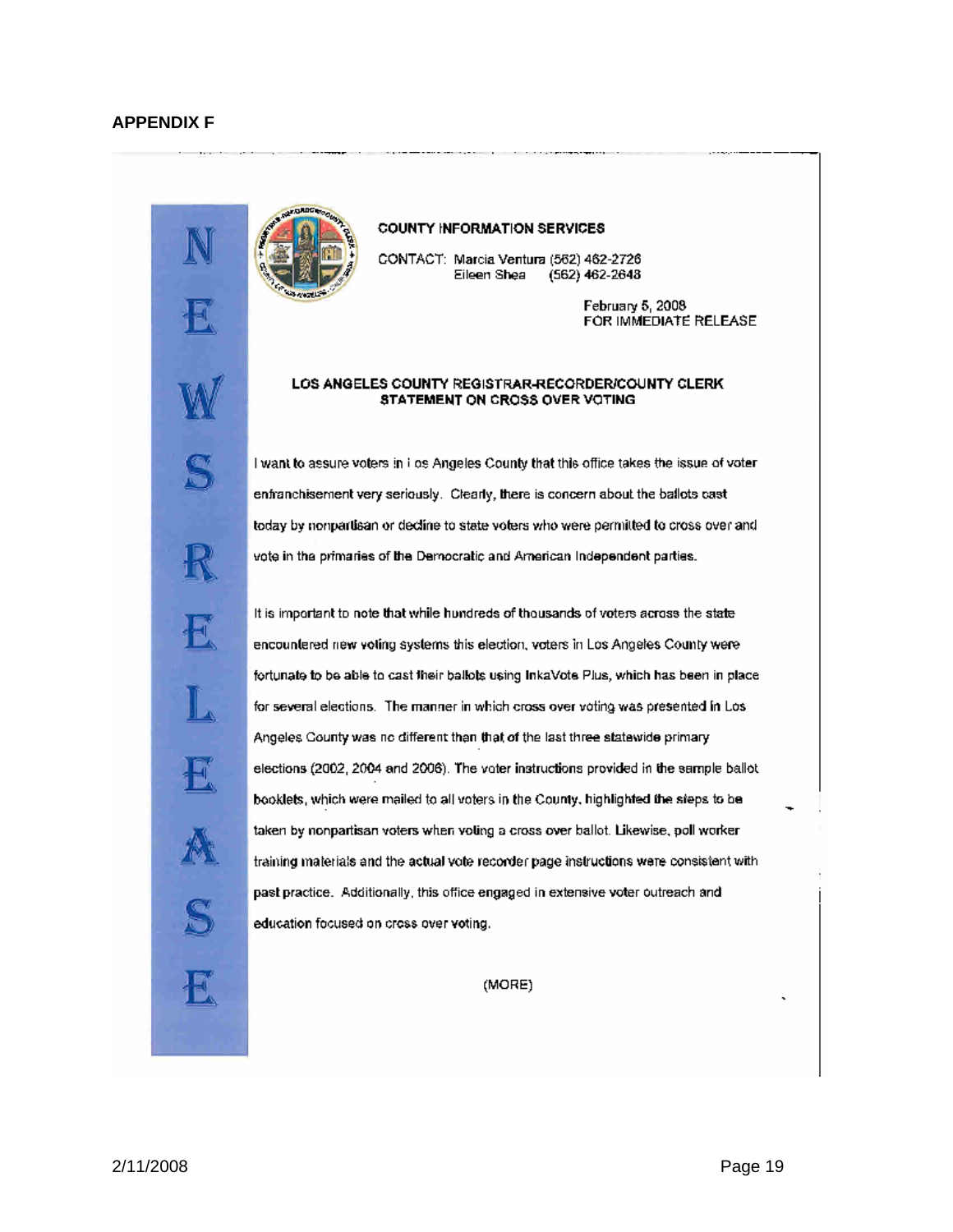Reports from across the County indicate that Los Angeles County voters turned out in record numbers for this Presidential Primary Election. The close contests among the Presidential candidates inspired thousands of new and infrequent volers to take part in this historic election. Our department extended considerable effort to educate voters about the cross over process - from the sample ballot to the polls on Election Day - particularly, among new decline to state and nonpartisan voters.

Tonight our focus must be on counting the votes cast in Los Angeles County. I have made a commitment to the parties and organizations with concerns regarding the ballot layout to conduct a thorough review of the nonpartisan ballots cast and to identify the extent to which potential voter disenfranchisement may have occurred in relation to ballot layout. This will take time, patience and cooperation. We will conduct the process during the post election canvass period in an open and transparent manner to ensure that the interests of all parties are respected and considered.

In cooperation and consultation with the Secretary of State we will seek to determine whether or not this issue has potential impact on the outcome of the Democratic Presidential contest. If such an impact is established, we will exhaust every available option under state law to count cross over votes on nonpartisan ballots where the intent of the voter can be clearly and definitively determined.

California's modified Primary Election process is complex. Additional variations in political party rules and the recent pace of regulatory change with regard to voling systems in California and throughout the nation are factors that must be contemplated in ensuring voters' understanding of instructions and ballot layout.

(MORE)